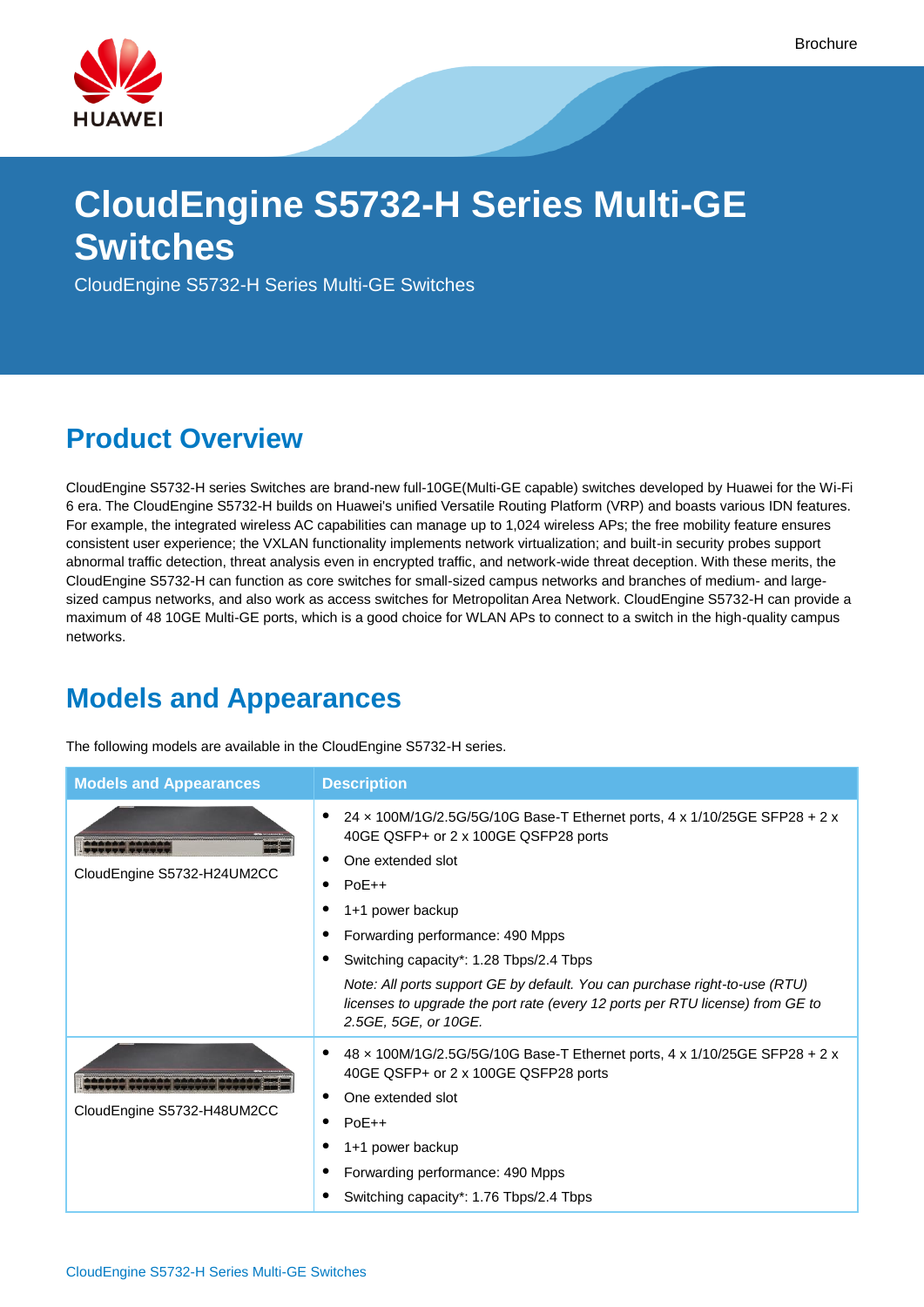| <b>Models and Appearances</b> | <b>Description</b>                                                                                                                                                                  |
|-------------------------------|-------------------------------------------------------------------------------------------------------------------------------------------------------------------------------------|
|                               | Note: All ports support GE by default. You can purchase right-to-use (RTU)<br>licenses to upgrade the port rate (every 12 ports per RTU license) from GE to<br>2.5GE, 5GE, or 10GE. |

Note: The value before the slash (/) refers to the device's switching capability, while the value after the slash (/) means the system's switching capability.

## **Features and Highlights**

### **High-density Multi-GE Access Interface**

 The uplink bandwidth of WLAN APs has been increased from 2.5 Gbit/s in 802.11ac to 5 Gbit/s or 10 Gbit/s. Traditional gigabit access or Multi-gigabit bundled access cannot meet the uplink bandwidth requirements of APs. With the launch of the CloudEngine S5732-H series 10GE(Multi-GE capable) switches, the ports support 100M/1/2.5/5/10G auto-sensing, meeting the bandwidth requirements of high-speed wireless APs in the Wi-Fi 6 era. In addition, Multi-GE ports support 60 W PoE++, which provides high-power power for powered devices (PDs) such as APs and surveillance cameras.

 The S5732-H series switches provide industry-leading Multi-GE port density, switching capacity, and packet forwarding rate. A single switch supports a maximum of 48 100M/1G/2.5G/5G/10G Base-T auto-sensing ports and 1G/10G/25G/40G/100G optical uplink ports, provides one extended slot to support 8\*10GE or 8\*25GE subcards, meets various device interconnection requirements and can be seamlessly integrated into the existing network.

### **Enabling Networks to Be More Agile for Services**

 CloudEngine S5732-H has a built-in high-speed and flexible processor chip. The chip's flexible packet processing and traffic control capabilities can meet current and future service requirements, helping build a highly scalable network.

 In addition to capabilities of traditional switches, the CloudEngine S5732-H provides open interfaces and supports userdefined forwarding behavior. Enterprises can use the open interfaces to develop new protocols and functions independently or jointly with equipment vendors to build campus networks meeting their own needs.

 CloudEngine S5732-H series switches, on which enterprises can define their own forwarding models, forwarding behavior, and lookup algorithms. Microcode programmability makes it possible to provide new services within six months, without the need of replacing the hardware. In contrast, traditional ASIC chips use a fixed forwarding architecture and follow a fixed forwarding process. For this reason, new services cannot be provisioned until new hardware is developed to support the services one to three years later.

### **Delivering Abundant Services More Agilely**

 This CloudEngine S5732-H provides the integrated WLAN AC(Native AC) function that can manage 1,024 APs, reducing the costs of purchasing additional WLAN AC hardware and breaking the forwarding performance bottleneck of an external WLAN AC. With this switch series, customers can stay ahead in the high-speed wireless era.

 With the unified user management function, the CloudEngine S5732-H authenticates both wired and wireless users, ensuring a consistent user experience no matter whether they are connected to the network through wired or wireless access devices. The unified user management function supports various authentication methods, including 802.1x, MAC address, and Portal authentication, and is capable of managing users based on user groups, domains, and time ranges. These functions visualize user and service management and boost the transformation from device-centric management to user experiencecentric management.

 The CloudEngine S5732-H provides excellent quality of service(QoS) capabilities and supports queue scheduling and congestion control algorithms. Additionally, it adopts innovative priority queuing and multi-level scheduling mechanisms to implement fine-grained scheduling of data flows, meeting service quality requirements of different user terminals and services.

> Note: The CloudEngine S5732-H can manage 16 APs by default . You can purchase licenses for more AP management on demand.

### **Providing Fine Granular Network Management More Agilely**

 The CloudEngine S5732-H uses the Packet Conservation Algorithm for Internet(iPCA) technology that changes the traditional method of using simulated traffic for fault location. iPCA technology can monitor network quality for any service flow anywhere and anytime, without extra costs. It can detect temporary service interruptions in a very short time and can identify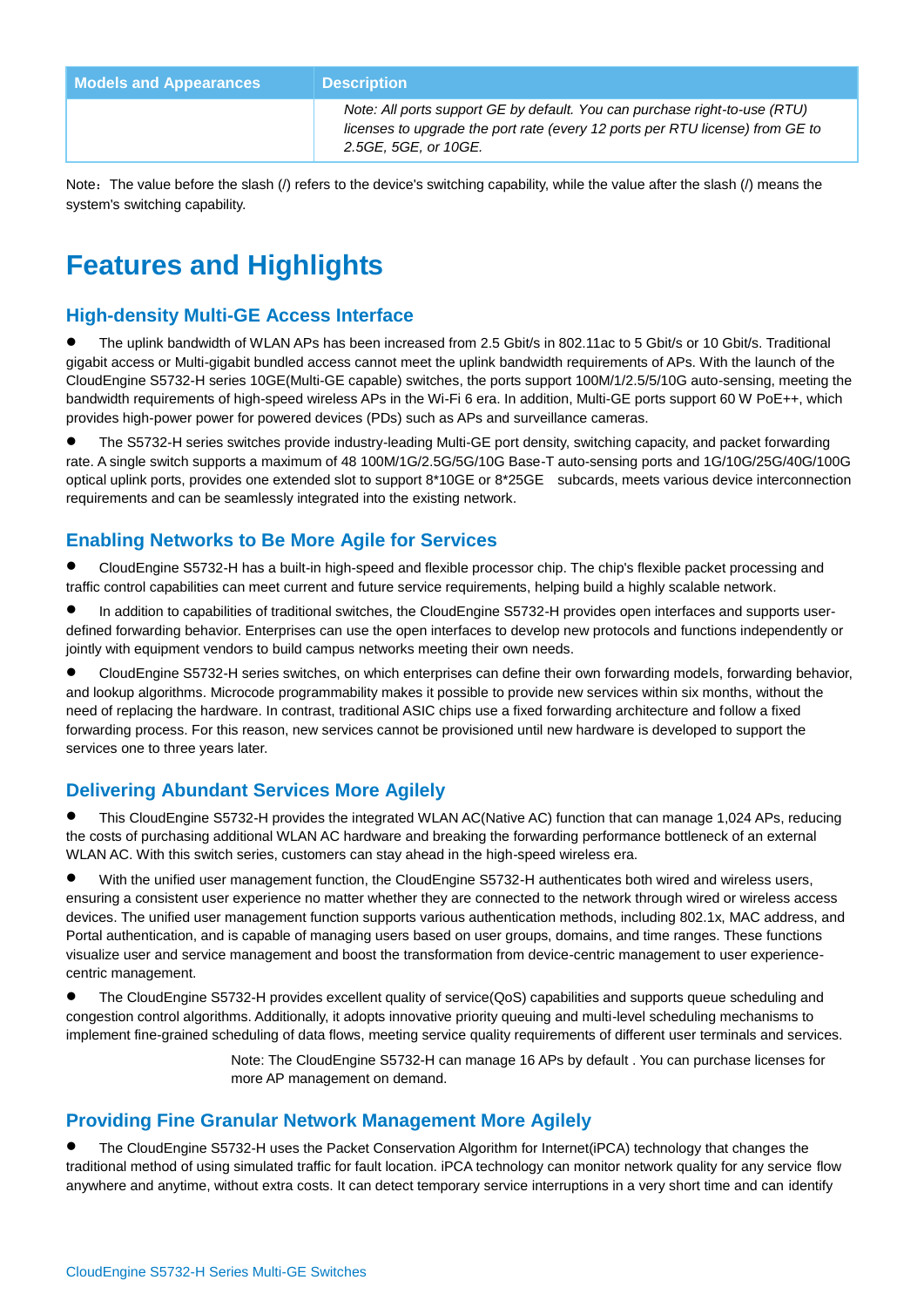faulty ports accurately. This cutting-edge fault detection technology turns "extensive management" to "fine granular management."

 The CloudEngine S5732-H supports Two-Way Active Measurement Protocol(TWAMP) to accurately check any IP link and obtain the entire network's IP performance. This protocol eliminates the need of using a dedicated probe or a proprietary protocol.

 The CloudEngine S5732-H supports SVF and functions as a parent switch. With this virtualization technology, a physical network with the "Small-sized core/aggregation switches + Access switches + APs" structure can be virtualized into a "super switch", greatly simplifying network management.

 With the Easy Deploy function, the CloudEngine S5732-H manages access switches in a similar way an AC manages APs. In deployment, access switches and APs can go online with zero-touch configuration. In the Easy Deploy solution, the Commander collects topology information about the connected clients and stores the clients' startup information based on the topology. Clients can be replaced with zero-touch configuration. The Commander can deliver configurations and scripts to clients in batches and query the delivery results. In addition, the Commander can collect and display information about power consumption on the entire network.

### **Comprehensive VPN Technologies**

 The CloudEngine S5732-H supports the MPLS function, and can be used as access devices of high-quality enterprise leased line.

 The CloudEngine S5732-H allows users in different VPNs to connect to the same switch and isolates users through multiinstance routing. Users in multiple VPNs connect to a provider edge (PE) device through the same physical port on the switch, which reduces the cost on VPN network deployment.

### **Flexible Ethernet Networking**

 In addition to traditional Spanning Tree Protocol (STP), Rapid Spanning Tree Protocol (RSTP), and Multiple Spanning Tree Protocol (MSTP), the CloudEngine S5732-H supports Huawei-developed Smart Ethernet Protection (SEP) technology and the latest Ethernet Ring Protection Switching (ERPS) standard. SEP is a ring protection protocol specific to the Ethernet link layer, and applies to various ring network topologies, such as open ring topology, closed ring topology, and cascading ring topology. This protocol is reliable, easy to maintain, and implements fast protection switching within 50 ms. ERPS is defined in ITU-T G.8032. It implements millisecond-level protection switching based on traditional Ethernet MAC and bridging functions.

 The CloudEngine S5732-H supports Smart Link and Virtual Router Redundancy Protocol (VRRP), which implement backup of uplinks. One CloudEngine S5732-H switch can connect to multiple aggregation switches through multiple links, significantly improving reliability of access devices.

### **Various Security Control Methods**

 The CloudEngine S5732-H supports 802.1x authentication, MAC address authentication, Portal authentication, and hybrid authentication, and can dynamically delivery user policies such as VLANs, QoS policies, and access control lists (ACL). It also supports user management based on user groups.

 The CloudEngine S5732-H provides a series of mechanisms to defend against DoS and user-targeted attacks. DoS attacks are targeted at switches and include SYN flood, Land, Smurf, and ICMP flood attacks. User-targeted attacks include bogus DHCP server attacks, IP/MAC address spoofing, DHCP request flood, and change of the DHCP CHADDR value.

 The CloudEngine S5732-H sets up and maintains a DHCP snooping binding table, and discards the packets that do not match the table entries. You can specify DHCP snooping trusted and untrusted ports to ensure that users connect only to the authorized DHCP server.

 The CloudEngine S5732-H supports strict ARP learning, which prevents ARP spoofing attackers from exhausting ARP entries.

 The CloudEngine S5732-H supports Media Access Control Security (MACsec) with uplink ports (4\*25GE SFP28 +2\*40GE QSFP+ or 2\*100GE QSFP28), and subcards (8\*10GE SFP+ subcard, 8\*25G SFP28 subcard) . It provides identity authentication, data encryption, integrity check, and replay protection to protect Ethernet frames and prevent attack packets.

### **Mature IPv6 Features**

 The CloudEngine S5732-H is developed based on the mature, stable VRP and supports IPv4/IPv6 dual stacks, IPv6 routing protocols (RIPng, OSPFv3, BGP4+, and IS-IS for IPv6). With these IPv6 features, the CloudEngine S5732-H can be deployed on a pure IPv4 network, a pure IPv6 network, or a shared IPv4/IPv6 network, helping achieve IPv4-to-IPv6 transition.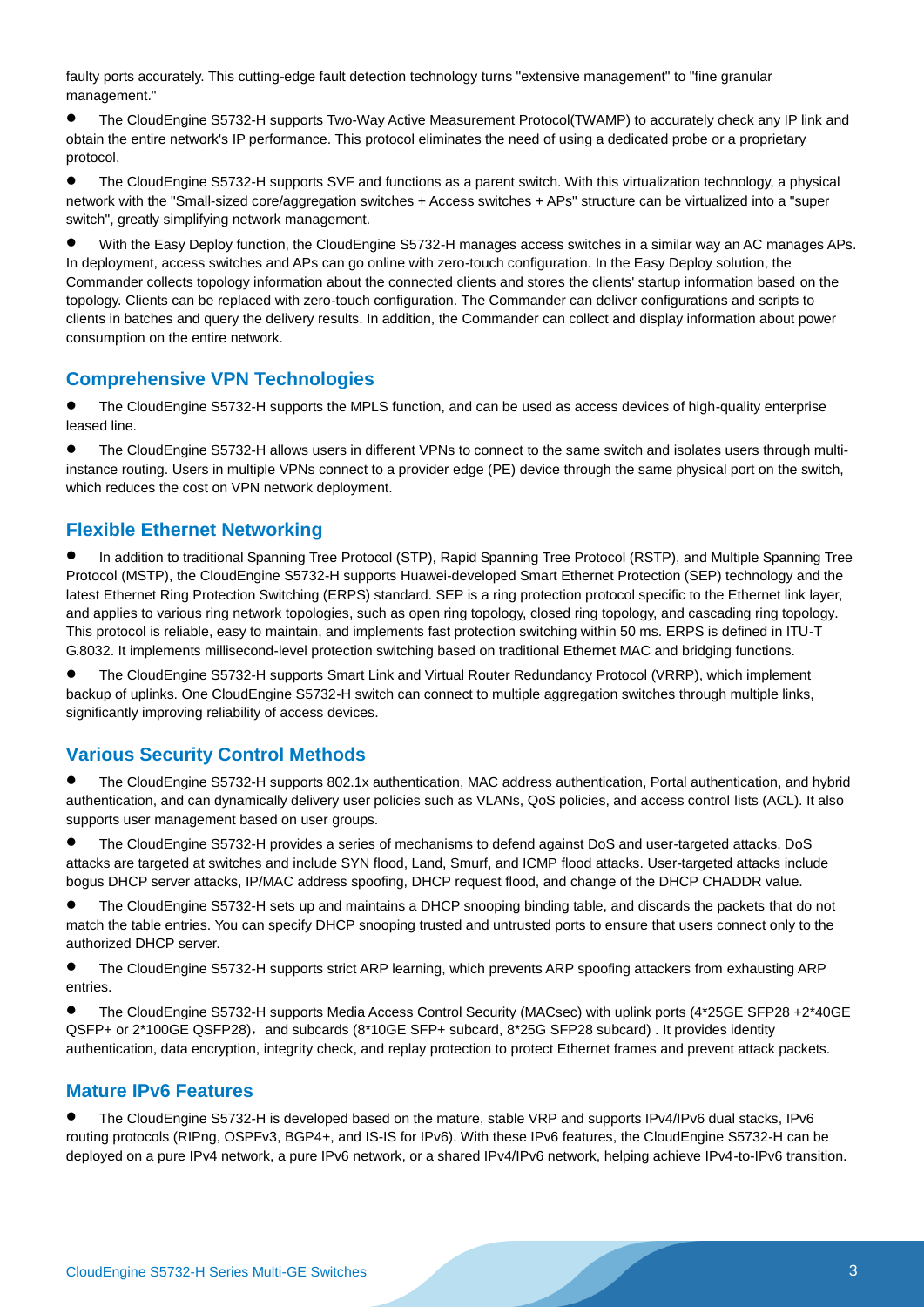### **Intelligent Stack (iStack)**

 The CloudEngine S5732-H supports the iStack function that combines multiple switches into a logical switch. Member switches in a stack implement redundancy backup to improve device reliability and use inter-device link aggregation to improve link reliability. iStack provides high network scalability. You can increase a stack's ports, bandwidth, and processing capacity by simply adding member switches. iStack also simplifies device configuration and management. After a stack is set up, up to nine physical switches can be virtualized into one logical device. You can log in to any member switch in the stack to manage all the member switches in the stack.

> Note: When uplink 25GE ports work in stack mode, they can be used only with 25GE high-speed cables, 25GE optical modules and patch cords, or SFP28 AOC cable. They do not support 10GE stack cables(including high-speed cable, dedicated stack cable, optical modules and patch cords or AOC cable).

#### **VXLAN Features**

 VXLAN is used to construct a Unified Virtual Fabric(UVF). As such, multiple service networks or tenant networks can be deployed on the same physical network, and service and tenant networks are isolated from each other. This capability truly achieves 'one network for multiple purposes'. The resulting benefits include enabling data transmission of different services or customers, reducing the network construction costs, and improving network resource utilization.

 The CloudEngine S5732-H series switches are VXLAN-capable and allow centralized and distributed VXLAN gateway deployment modes. These switches also support the BGP EVPN protocol for dynamically establishing VXLAN tunnels and can be configured using NETCONF/YANG.

### **Intelligent O&M**

 The CloudEngine S5732-H provides telemetry technology to collect device data in real time and send the data to Huawei campus network analyzer CampusInsight. The CampusInsight analyzes network data based on the intelligent fault identification algorithm, accurately displays the real-time network status, effectively demarcates and locates faults in a timely manner, and identifies network problems that affect user experience, accurately guaranteeing user experience.

 The CloudEngine S5732-H supports a variety of intelligent O&M features for audio and video services, including the enhanced Media Delivery Index (eMDI). With this eDMI function, the switch can function as a monitored node to periodically conduct statistics and report audio and video service indicators to the CampusInsight platform. In this way, the CampusInsight platform can quickly demarcate audio and video service quality faults based on the results of multiple monitored nodes.

### **PoE Function**

 **Perpetual PoE**: When a PoE switch is abnormal Power-off or the software version is upgraded, the power supply to PDs is not interrupted. This capability ensures that PDs are not powered off during the switch reboot.

**Fast PoE**: PoE switches can supply power to PDs within seconds after they are powered on. This is different from common switches that generally take 1 to 3 minutes to start to supply power to PDs. When a PoE switch reboots due to a power failure, the PoE switch continues to supply power to the PDs immediately after being powered on without waiting until it finishes reboot. This greatly shortens the power failure time of PDs.

### **Intelligent Upgrade**

 Switches support the intelligent upgrade feature. Specifically, switches obtain the version upgrade path and download the newest version for upgrade from the Huawei Online Upgrade Platform (HOUP). The entire upgrade process is highly automated and achieves one-click upgrade. In addition, preloading the version is supported, which greatly shortens the upgrade time and service interruption time.

 The intelligent upgrade feature greatly simplifies device upgrade operations and makes it possible for the customer to upgrade the version independently. This greatly reduces the customer's maintenance costs. In addition, the upgrade policies on the HOUP platform standardize the upgrade operations, which greatly reduces the risk of upgrade failures.

### **Big Data Security Collaboration**

 The CloudEngine S5732-H switches use NetStream to collect campus network data and then report such data to the Huawei HiSec Insight. The purposes of doing so are to detect network security threats, display the security posture across the entire network, and enable automated or manual response to security threats. The HiSec Insight delivers the security policies to the iMaster NCE-Campus. The iMaster NCE-Campus then delivers such policies to switches that will handle security events accordingly. All these ensure campus network security.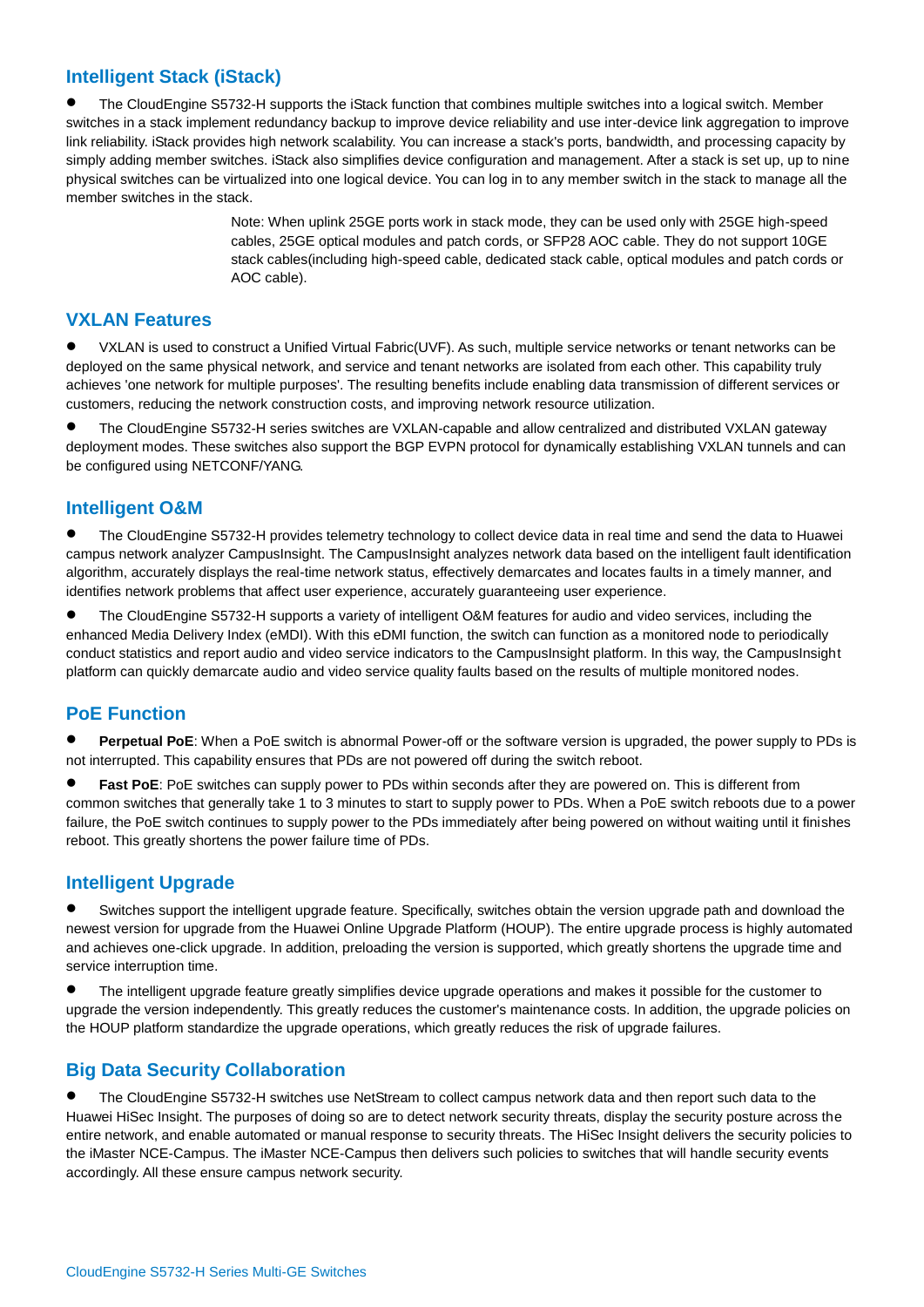The CloudEngine S5732-H supports Encrypted Communication Analytics(ECA). It uses built-in ECA probes to extract characteristics of encrypted streams based on NetStream sampling and Service Awareness(SA), generates metadata, and reports the metadata to HiSec Insight. The HiSec Insight uses the AI algorithm to train the traffic model and compare characteristics of extracted encrypted traffic to identify malicious traffic. The HiSec Insight displays detection results on the GUI, provides threat handling suggestions, and automatically isolates threats with the iMaster NCE-Campus to ensure campus network security.

 The CloudEngine S5732-H supports deception. It functions as a sensor to detect threats such as IP address scanning and port scanning on a network and lures threat traffic to the honeypot for further checks. The honeypot performs in-depth interaction with the initiator of the threat traffic, records various application-layer attack methods of the initiator, and reports security logs to the HiSec Insight. The HiSec Insight analyzes security logs. If the HiSec Insight determines that the suspicious traffic is an attack, it generates an alarm and provides handling suggestions. After the administrator confirms the alarm, the HiSec Insight delivers a policy to the iMaster NCE-Campus. The iMaster NCE-Campus delivers the policy to the switch for security event processing, ensuring campus network security.

### **Cloud Management**

 The Huawei cloud management platform allows users to configure, monitor, and inspect switches on the cloud, reducing on-site deployment and O&M manpower costs and decreasing network OPEX. Huawei switches support both cloud management and on-premise management modes. These two management modes can be flexibly switched as required to achieve smooth evolution while maximizing return on investment (ROI).

### **Open Programmability System(OPS)**

 Open Programmability System(OPS) is an open programmable system based on the Python language. IT administrators can program the O&M functions of a switch through Python scripts to quickly innovate functions and implement intelligent O&M.

### **Licensing**

### **IDN One Software**

CloudEngine S5732-H supports both the traditional feature-based licensing mode and the latest Huawei IDN One Software (N1 mode for short) licensing mode. The N1 mode is ideal for deploying Huawei CloudCampus Solution in the on-premises scenario, as it greatly enhances the customer experiences in purchasing and upgrading software services with simplicity.

#### Software Package Features in N1 Mode

| <b>Switch Functions</b>                                                                                                                                                                                                                                                                                               | <b>N1 Basic</b><br><b>Software</b> | <b>N1 Foundation</b><br><b>Software Package</b> | <b>N1 Advanced</b><br><b>Software</b><br><b>Package</b> |
|-----------------------------------------------------------------------------------------------------------------------------------------------------------------------------------------------------------------------------------------------------------------------------------------------------------------------|------------------------------------|-------------------------------------------------|---------------------------------------------------------|
| <b>Basic network functions:</b><br>Layer 2 functions, IPv4, IPv6, MPLS, SVF, and others<br>Note: For details, see the Service Features                                                                                                                                                                                | $\sqrt{ }$                         | $\sqrt{ }$                                      | $\sqrt{ }$                                              |
| Basic network automation based on the iMaster NCE-<br>Campus:<br>Basic automation: Plug-and-play, SSID, and AP<br>group management<br>Basic monitoring: Application visualization<br>NE management: Image and topology management<br>and discovery<br>WLAN enhancement: Roaming and optimization for<br>up to 128 APs | $\mathbf{x}$                       | $\sqrt{ }$                                      | $\sqrt{ }$                                              |
| Advanced network automation and intelligent O&M:<br>VXLAN, user access authentication, free mobility, and<br>Campus Insight basic functions                                                                                                                                                                           | $\boldsymbol{\mathsf{x}}$          | $\times$                                        | $\sqrt{ }$                                              |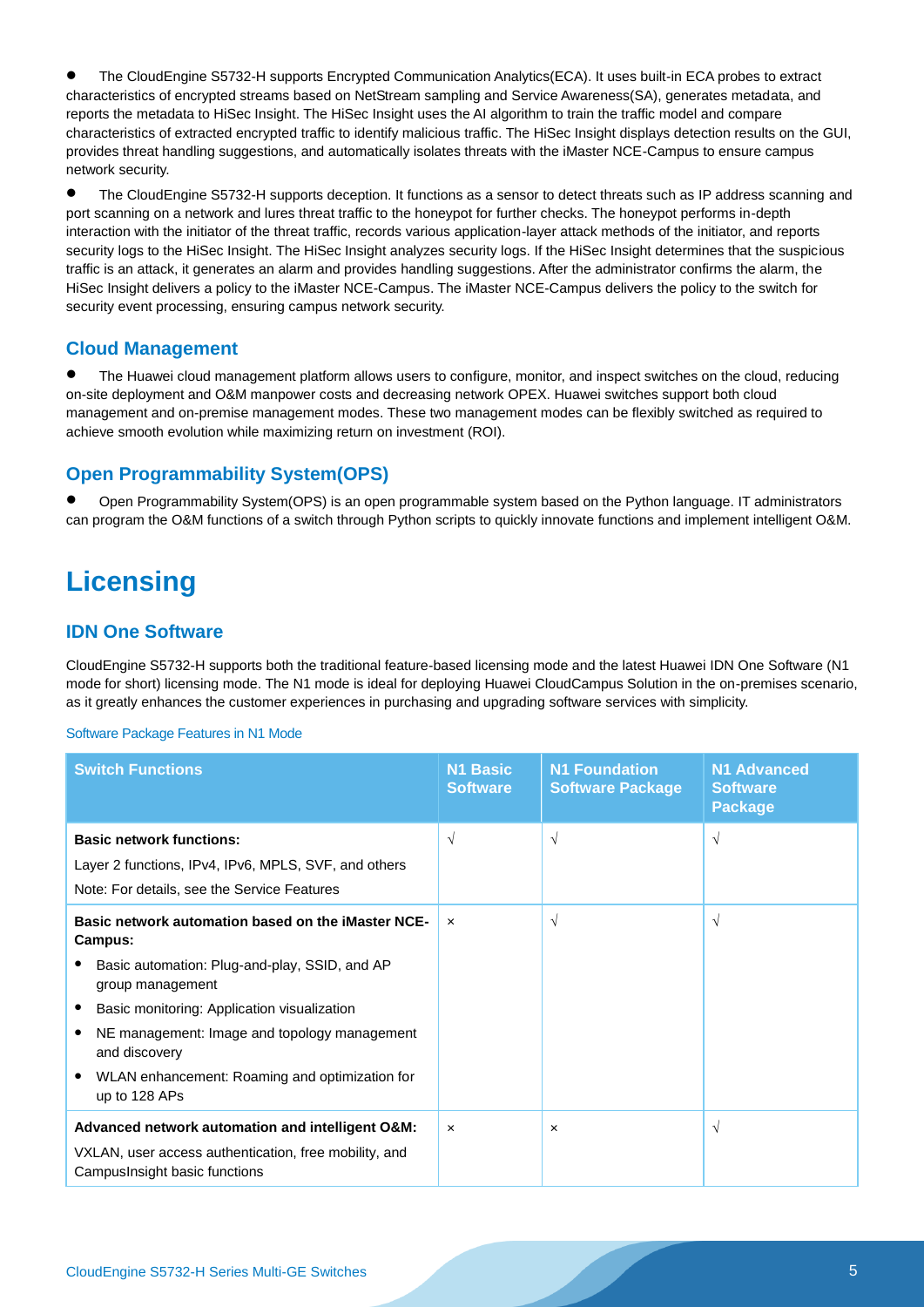### **RTU license**

CloudEngine S5732-H series Multi-GE switches use the innovative RTU license design. The RTU license is used to flexibly manage and control downlink Multi-GE ports (every 12 ports in a group).The switches can be configured and upgraded on demand,when working with Wi-Fi 6 APs, aggregation switches, and core switches, they can quickly build a flexible campus network to meet actual service requirements , enable customers' networks and services to grow together, and avoid excessive investment.

### RTU license

| <b>RTU license decription</b>               | <b>CloudEngine S5732-</b><br>H24UM2CC | <b>CloudEngine S5732-</b><br>H48UM2CC |
|---------------------------------------------|---------------------------------------|---------------------------------------|
| 1G to 2.5G Electronic RTU License, 12-port  | $\Delta$                              |                                       |
| 1G to 5G Electronic RTU License, 12-port    |                                       | $\sim$                                |
| 1G to 10G Electronic RTU License, 12-port   |                                       |                                       |
| 2.5G to 5G Electronic RTU License, 12-port  | $\lambda$                             | $\mathcal{L}$                         |
| 2.5G to 10G Electronic RTU License, 12-port | $\mathcal{N}$                         | $\sqrt{ }$                            |
| 5G to 10G Electronic RTU License, 12-port   | $\sim$                                | $\sim$                                |

### **Product Specifications**

| <b>Item</b>                                   | CloudEngine S5732-H24UM2CC                                                                                                   | CloudEngine S5732-H48UM2CC                                                                                                   |
|-----------------------------------------------|------------------------------------------------------------------------------------------------------------------------------|------------------------------------------------------------------------------------------------------------------------------|
| Fixed port                                    | 24x100M/1G/2.5G/5G/10GBase-T Ethernet<br>ports,                                                                              | 48x100M/1G/2.5G/5G/10GBase-T Ethernet<br>ports,                                                                              |
|                                               | 4 x 1/10/25GE SFP28 + 2 x 40GE QSFP+ or<br>2 x 100GE QSFP28 ports*                                                           | 4 x 1/10/25GE SFP28 + 2 x 40GE QSFP+ or<br>2 x 100GE QSFP28 ports*                                                           |
| Extended slot                                 | One extended slot, support 8 x 25GE SFP28, 8 x 10GE SFP+** cards                                                             |                                                                                                                              |
| Dimensions (H x W x D)                        | 43.6 mm x 442 mm x 420 mm                                                                                                    | 43.6 mm x 442 mm x 420 mm                                                                                                    |
| Chassis height                                | 1U                                                                                                                           | 1U                                                                                                                           |
| Chassis weight (full<br>configuration weight) | 8.0kg                                                                                                                        | 8.4kg                                                                                                                        |
| Power supply type                             | 1000 W PoE AC (pluggable)                                                                                                    | 1000 W PoE AC (pluggable)                                                                                                    |
| Rated voltage range                           | AC input (1000 W AC PoE): 100 V AC to 240<br>V AC, 50/60 Hz                                                                  | AC input (1000 W AC PoE): 100 V AC to<br>240 V AC, 50/60 Hz                                                                  |
| Maximum voltage range                         | AC input (1000 W AC PoE): 90 V AC to<br>$\bullet$<br>290 V AC, 45 Hz to 65 Hz                                                | AC input (1000 W AC PoE): 90 V AC to<br>٠<br>290 V AC, 45 Hz to 65 Hz                                                        |
|                                               | High-voltage DC input (1000 W AC PoE):<br>$\bullet$<br>190 V DC to 290 V DC (meeting 240 V<br>high-voltage DC certification) | High-voltage DC input (1000 W AC<br>$\bullet$<br>PoE): 190 V DC to 290 V DC (meeting<br>240 V high-voltage DC certification) |
| Maximum power<br>consumption                  | 285 W (without PD&Card)<br>$\bullet$<br>1933 W (with PD, PD power consumption<br>$\bullet$<br>of 1440 W)                     | 347 W (without PD&Card);<br>٠<br>2043 W (with PD, PD power<br>$\bullet$<br>consumption of 1571 W)                            |
| Noise                                         | Under normal temperature (sound power):<br>$\bullet$<br>59.2dB(A)                                                            | Under normal temperature (sound<br>$\bullet$<br>power): 59.2dB(A)                                                            |
|                                               | Under high temperature (sound power):<br>$\bullet$<br>78.2dB(A)                                                              | Under high temperature (sound power):<br>$\bullet$<br>78.2dB(A)                                                              |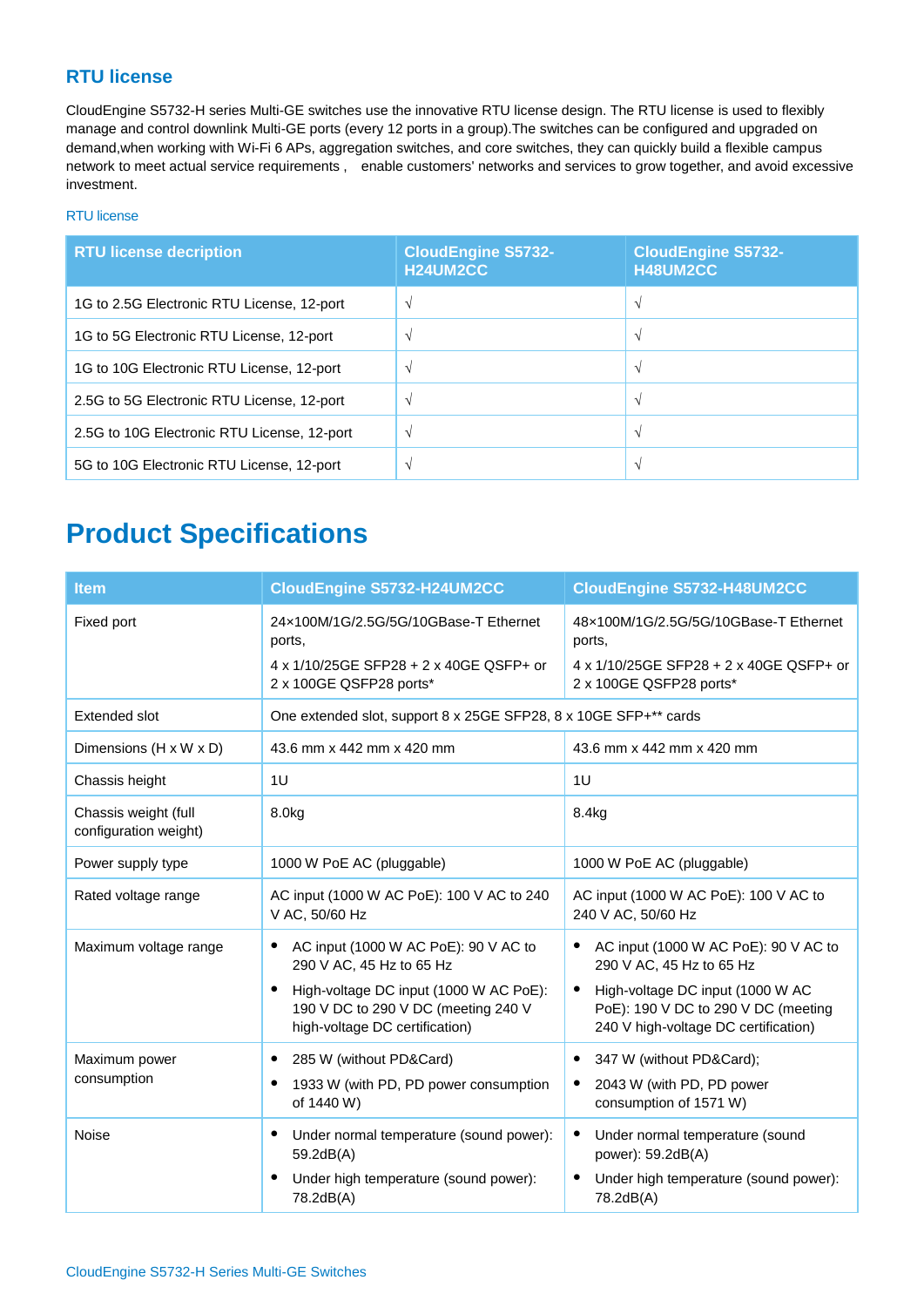| <b>Item</b>                                    | CloudEngine S5732-H24UM2CC                                                                                                                                                   | <b>CloudEngine S5732-H48UM2CC</b>                                                                                                                                       |
|------------------------------------------------|------------------------------------------------------------------------------------------------------------------------------------------------------------------------------|-------------------------------------------------------------------------------------------------------------------------------------------------------------------------|
|                                                | Under normal temperature (sound<br>٠<br>pressure): $50.34dB(A)$                                                                                                              | Under normal temperature (sound<br>pressure): $50.34dB(A)$                                                                                                              |
| Operating temperature                          | 0-1800 m altitude: -5 $\degree$ C to 45 $\degree$ C<br>1800-5000 m altitude: The operating<br>c<br>temperature reduces by 1°C every time<br>the altitude increases by 220 m. | 0-1800 m altitude: -5 $\degree$ C to 45 $\degree$ C<br>1800-5000 m altitude: The operating<br>temperature reduces by 1°C every time<br>the altitude increases by 220 m. |
| Storage temperature                            | -40°C $\sim$ 70°C                                                                                                                                                            | -40°C $\sim$ 70°C                                                                                                                                                       |
| Relative humidity                              | 5% to 95% (non-condensing)                                                                                                                                                   | 5% to 95% (non-condensing)                                                                                                                                              |
| Surge protection<br>specification (power port) | Differential mode: ±6 kV<br>Common mode: ±6 kV                                                                                                                               | Differential mode: ±6 kV<br>Common mode: ±6 kV                                                                                                                          |
| Heat dissipation                               | Air cooling heat dissipation, intelligent speed<br>adjustment, and pluggable fans                                                                                            | Air cooling heat dissipation, intelligent speed<br>adjustment, and pluggable fans                                                                                       |

\*Note: The 2\*40GE and 2\*100GE uplink ports share physical ports. When the ports work at 2\*100GE, the four 25GE ports on the front panel cannot be used. When the ports work at 2\*40GE, the four 25GE ports on the front panel can be used.

\*\*Note: The 8\*10GE SFP+ subcard works as 8\*10GE SFP+ by default, and can be changed to 2\*25GE SFP28 as required.

### **Service Features**

Except for special instructions, the following features are supported by CloudEngine S5732-H with N1 basic software.

| <b>Feature</b>              | <b>Description</b>                                                                                       |
|-----------------------------|----------------------------------------------------------------------------------------------------------|
| MAC address<br>table        | IEEE 802.1d standards compliance                                                                         |
|                             | 128K MAC address entries                                                                                 |
|                             | MAC address learning and aging                                                                           |
|                             | Static, dynamic, and blackhole MAC address entries                                                       |
|                             | Packet filtering based on source MAC addresses                                                           |
| <b>VLAN</b>                 | 4094 VLANs                                                                                               |
|                             | Guest VLAN and voice VLAN                                                                                |
|                             | <b>GVRP</b>                                                                                              |
|                             | <b>MUX VLAN</b>                                                                                          |
|                             | VLAN assignment based on MAC addresses, protocols, IP subnets, policies, and ports                       |
|                             | <b>VLAN</b> mapping                                                                                      |
| Wireless service            | AP access control, AP domain management, and AP configuration template management                        |
|                             | Radio management, unified static configuration, and dynamic centralized management                       |
|                             | WLAN basic services, QoS, security, and user management                                                  |
|                             | CAPWAP, tag/terminal location, and spectrum analysis                                                     |
| Ethernet loop<br>protection | RRPP ring topology and RRPP multi-instance                                                               |
|                             | Smart Link tree topology and Smart Link multi-instance, providing millisecond-level protection switching |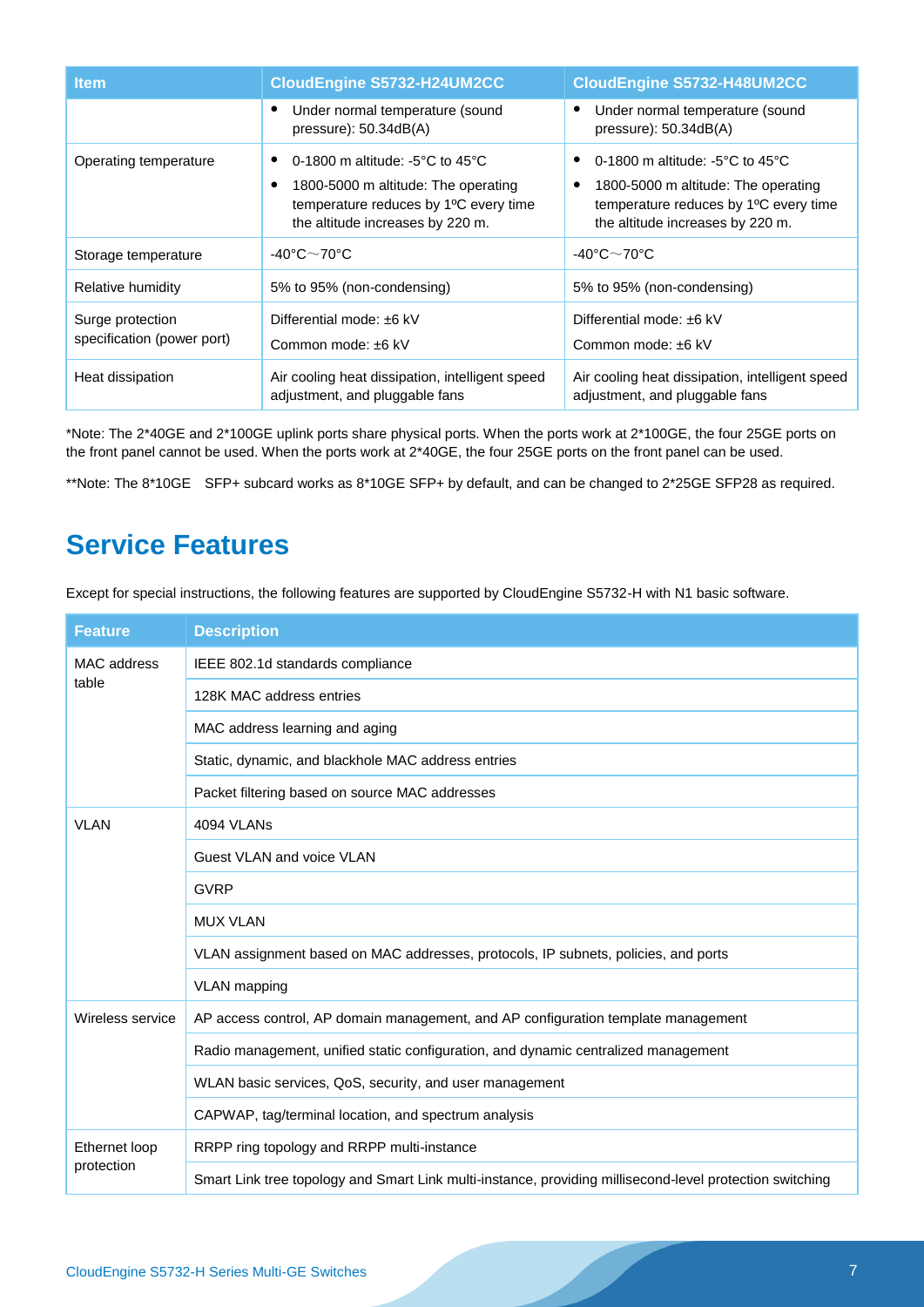| <b>Feature</b>       | <b>Description</b>                                                                                |
|----------------------|---------------------------------------------------------------------------------------------------|
|                      | <b>SEP</b>                                                                                        |
|                      | ERPS(G.8032)                                                                                      |
|                      | BFD for OSPF, BFD for IS-IS, BFD for VRRP, and BFD for PIM                                        |
|                      | STP(IEEE 802.1d), RSTP(IEEE 802.1w), and MSTP(IEEE 802.1s)                                        |
|                      | BPDU protection, root protection, and loop protection                                             |
| <b>MPLS</b>          | MPLS L3VPN                                                                                        |
|                      | MPLS L2VPN(VPWS/VPLS)                                                                             |
|                      | MPLS-TE                                                                                           |
|                      | <b>MPLS QoS</b>                                                                                   |
| IP routing           | Static routes, RIP v1/2, RIPng, OSPF, OSPFv3, IS-IS, IS-ISv6, BGP, BGP4+, ECMP, routing policy    |
|                      | Up to 192K FIBv4 entries                                                                          |
|                      | Up to 80K FIBv6 entries                                                                           |
| Interoperability     | VLAN-Based Spanning Tree(VBST), working with PVST, PVST+, and RPVST                               |
|                      | Link-type Negotiation Protocol(LNP), similar to DTP                                               |
|                      | VLAN Central Management Protocol(VCMP), similar to VTP                                            |
| <b>IPv6</b> features | Up to 80K ND entries                                                                              |
|                      | <b>PMTU</b>                                                                                       |
|                      | IPv6 Ping, IPv6 Tracert, and IPv6 Telnet                                                          |
|                      | ACLs based on source IPv6 addresses, destination IPv6 addresses, Layer 4 ports, or protocol types |
|                      | Multicast Listener Discovery snooping(MLDv1/v2)                                                   |
|                      | IPv6 addresses configured for sub-interfaces, VRRP6, DHCPv6, and L3VPN                            |
| Multicast            | IGMP v1/v2/v3 snooping and IGMP fast leave                                                        |
|                      | Multicast forwarding in a VLAN and multicast replication between VLANs                            |
|                      | Multicast load balancing among member ports of a trunk                                            |
|                      | Controllable multicast                                                                            |
|                      | Port-based multicast traffic statistics                                                           |
|                      | IGMP v1/v2/v3, PIM-SM, PIM-DM, and PIM-SSM                                                        |
|                      | <b>MSDP</b>                                                                                       |
|                      | <b>MVPN</b>                                                                                       |
| QoS/ACL              | Rate limiting in the inbound and outbound directions of a port                                    |
|                      | Packet redirection                                                                                |
|                      | Port-based traffic policing and two-rate three-color CAR                                          |
|                      | Eight queues per port                                                                             |
|                      | DRR, SP and DRR+SP queue scheduling algorithms                                                    |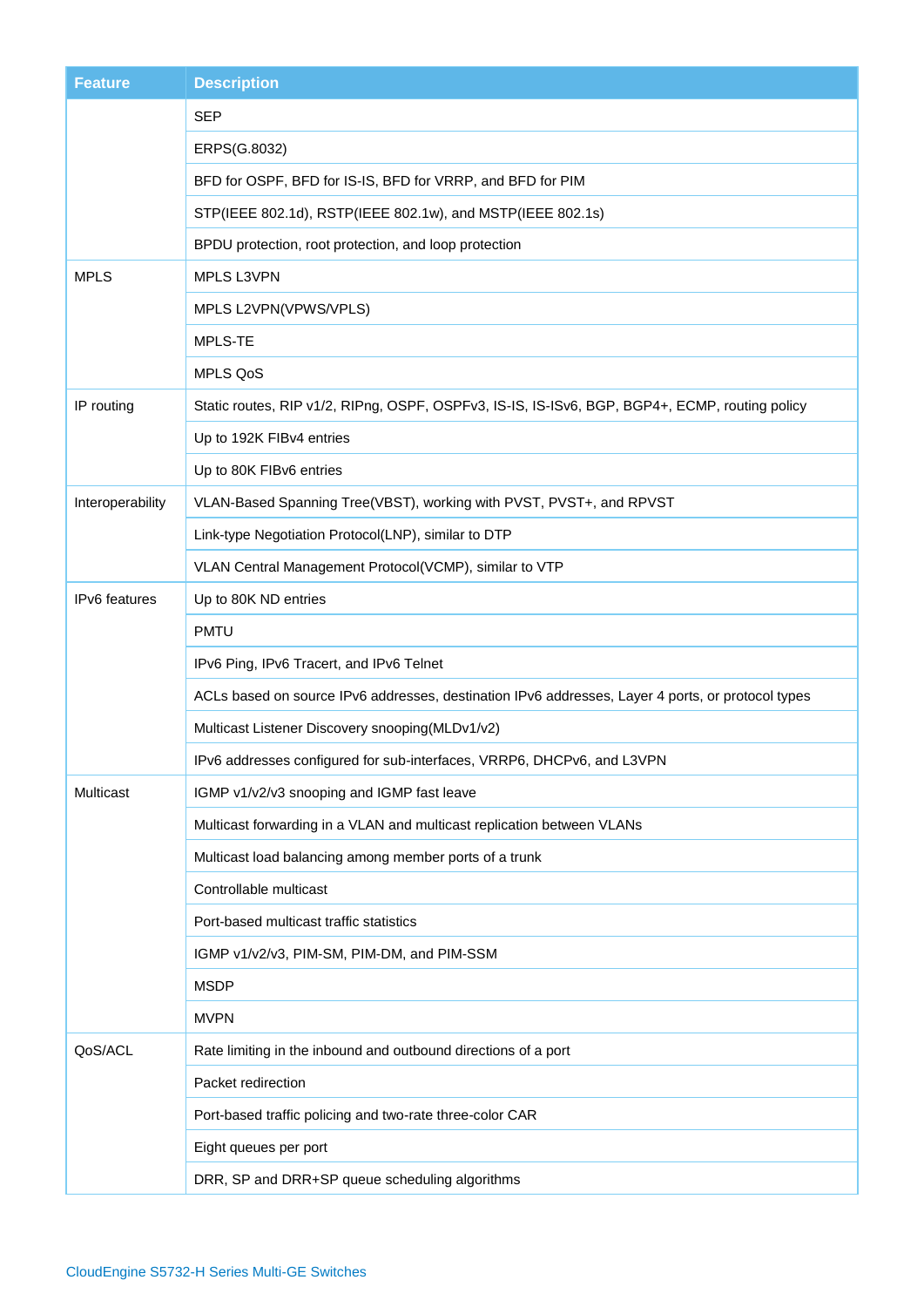| <b>Feature</b> | <b>Description</b>                                                                                                                                                                                                              |
|----------------|---------------------------------------------------------------------------------------------------------------------------------------------------------------------------------------------------------------------------------|
|                | WRED                                                                                                                                                                                                                            |
|                | Re-marking of the 802.1p and DSCP fields of packets                                                                                                                                                                             |
|                | Packet filtering at Layer 2 to Layer 4, filtering out invalid frames based on the source MAC address,<br>destination MAC address, source IP address, destination IP address, TCP/UDP port number, protocol<br>type, and VLAN ID |
|                | Queue-based rate limiting and shaping on ports                                                                                                                                                                                  |
| Security       | Hierarchical user management and password protection                                                                                                                                                                            |
|                | DoS attack defense, ARP attack defense, and ICMP attack defense                                                                                                                                                                 |
|                | Binding of the IP address, MAC address, port number, and VLAN ID                                                                                                                                                                |
|                | Port isolation, port security, and sticky MAC                                                                                                                                                                                   |
|                | MAC Forced Forwarding(MFF)                                                                                                                                                                                                      |
|                | <b>Blackhole MAC address entries</b>                                                                                                                                                                                            |
|                | Limit on the number of learned MAC addresses                                                                                                                                                                                    |
|                | IEEE 802.1x authentication and limit on the number of users on a port                                                                                                                                                           |
|                | AAA authentication, RADIUS authentication, and HWTACACS authentication                                                                                                                                                          |
|                | <b>NAC</b>                                                                                                                                                                                                                      |
|                | <b>SSH V2.0</b>                                                                                                                                                                                                                 |
|                | <b>HTTPS</b>                                                                                                                                                                                                                    |
|                | CPU protection                                                                                                                                                                                                                  |
|                | <b>Blacklist and whitelist</b>                                                                                                                                                                                                  |
|                | Attack source tracing and punishment for IPv6 packets such as ND, DHCPv6, and MLD packets                                                                                                                                       |
|                | Secure Boot                                                                                                                                                                                                                     |
|                | MACSec-256                                                                                                                                                                                                                      |
|                | <b>IPSec</b>                                                                                                                                                                                                                    |
|                | <b>ECA</b>                                                                                                                                                                                                                      |
|                | Deception                                                                                                                                                                                                                       |
| Reliability    | <b>LACP</b>                                                                                                                                                                                                                     |
|                | E-trunk                                                                                                                                                                                                                         |
|                | Ethernet OAM(IEEE 802.3ah and IEEE 802.1ag)                                                                                                                                                                                     |
|                | ITU-Y.1731                                                                                                                                                                                                                      |
|                | <b>DLDP</b>                                                                                                                                                                                                                     |
|                | <b>LLDP</b>                                                                                                                                                                                                                     |
|                | BFD for BGP, BFD for IS-IS, BFD for OSPF, BFD for static route                                                                                                                                                                  |
| VXLAN*         | VXLAN L2 and L3 gateways                                                                                                                                                                                                        |
|                | Centralized and distributed gateway                                                                                                                                                                                             |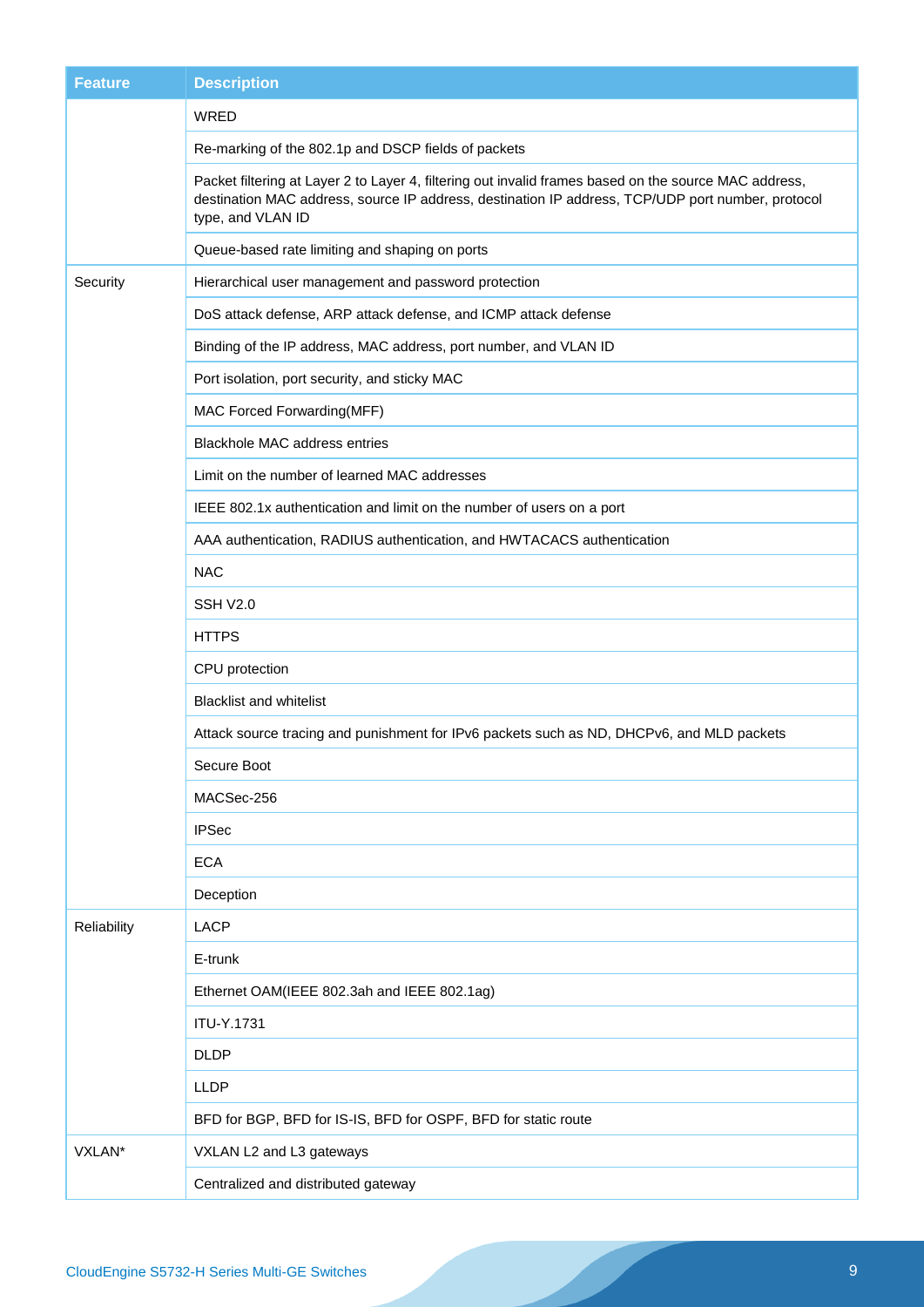| <b>Feature</b>               | <b>Description</b>                                                                                                           |
|------------------------------|------------------------------------------------------------------------------------------------------------------------------|
|                              | <b>BGP-EVPN</b>                                                                                                              |
|                              | Configured through the NETCONF protocol                                                                                      |
| Super Virtual<br>Fabric(SVF) | Working as an SVF Parent to vertically virtualize downlink switches and APs as one device for<br>management.                 |
|                              | A two-layer client architecture is supported.                                                                                |
|                              | IGMP snooping can be enabled on access switches (ASs) and the maximum number of access users on<br>a port can be configured. |
|                              | ASs can be independently configured. Services that are not supported by templates can be configured on<br>the parent.        |
|                              | Third-party devices are allowed between SVF parent and clients.                                                              |
| <b>iPCA</b>                  | Directly coloring service packets to collect real-time statistics on the number of lost packets and packet<br>loss ratio     |
|                              | Collection of statistics on the number of lost packets and packet loss ratio at network and device levels                    |
| <b>TWAMP</b>                 | Two-way IP link performance measurement                                                                                      |
|                              | Measurement on two-way packet delay, one-way packet loss rate, and one-way packet jitter                                     |
| Management                   | iStack, with up to 9 member switches in a stack                                                                              |
| and<br>maintenance           | SNMP v1/v2c/v3                                                                                                               |
|                              | <b>RMON</b>                                                                                                                  |
|                              | Smart Application Control (SAC)                                                                                              |
|                              | Web-based NMS                                                                                                                |
|                              | System logs and alarms of different levels                                                                                   |
|                              | <b>GVRP</b>                                                                                                                  |
|                              | <b>MUX VLAN</b>                                                                                                              |
|                              | NetStream                                                                                                                    |
|                              | Intelligent O&M                                                                                                              |

\*CloudEngine S5732-H series switches require the VXLAN license or N1 advanced software package to support the VXLAN feature.

## **Networking and Applications**

### **Large-Scale Enterprise Campus Network**

CloudEngine S5732-H series switches can be deployed at the access layer of a campus network to build a high-performance and highly reliable enterprise network.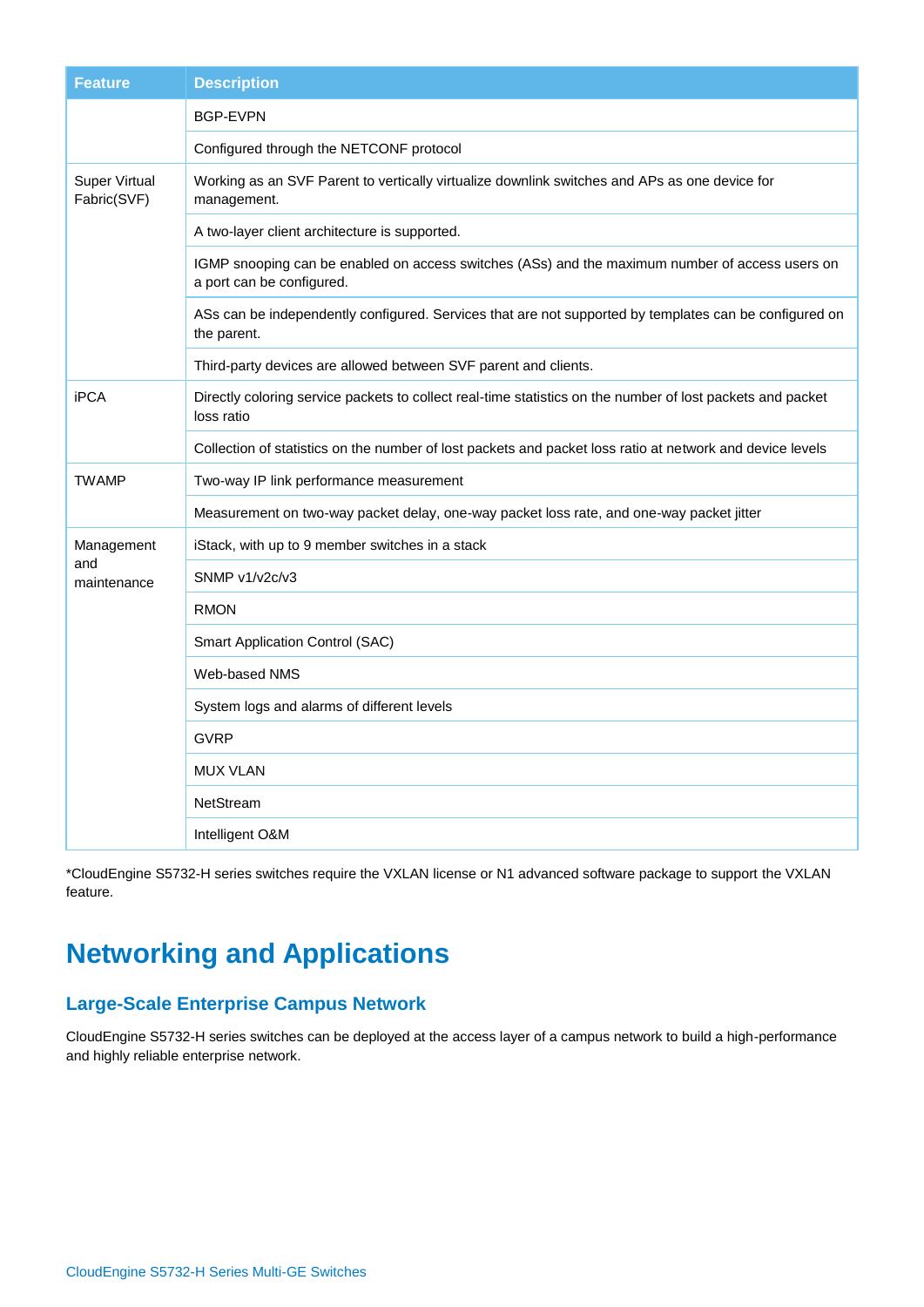

### **Small- or Medium-scale Enterprise Campus Network**

CloudEngine S5732-H series switches can be deployed at the aggregation layer of a campus network to build a highperformance, multi-service, and highly reliable enterprise network.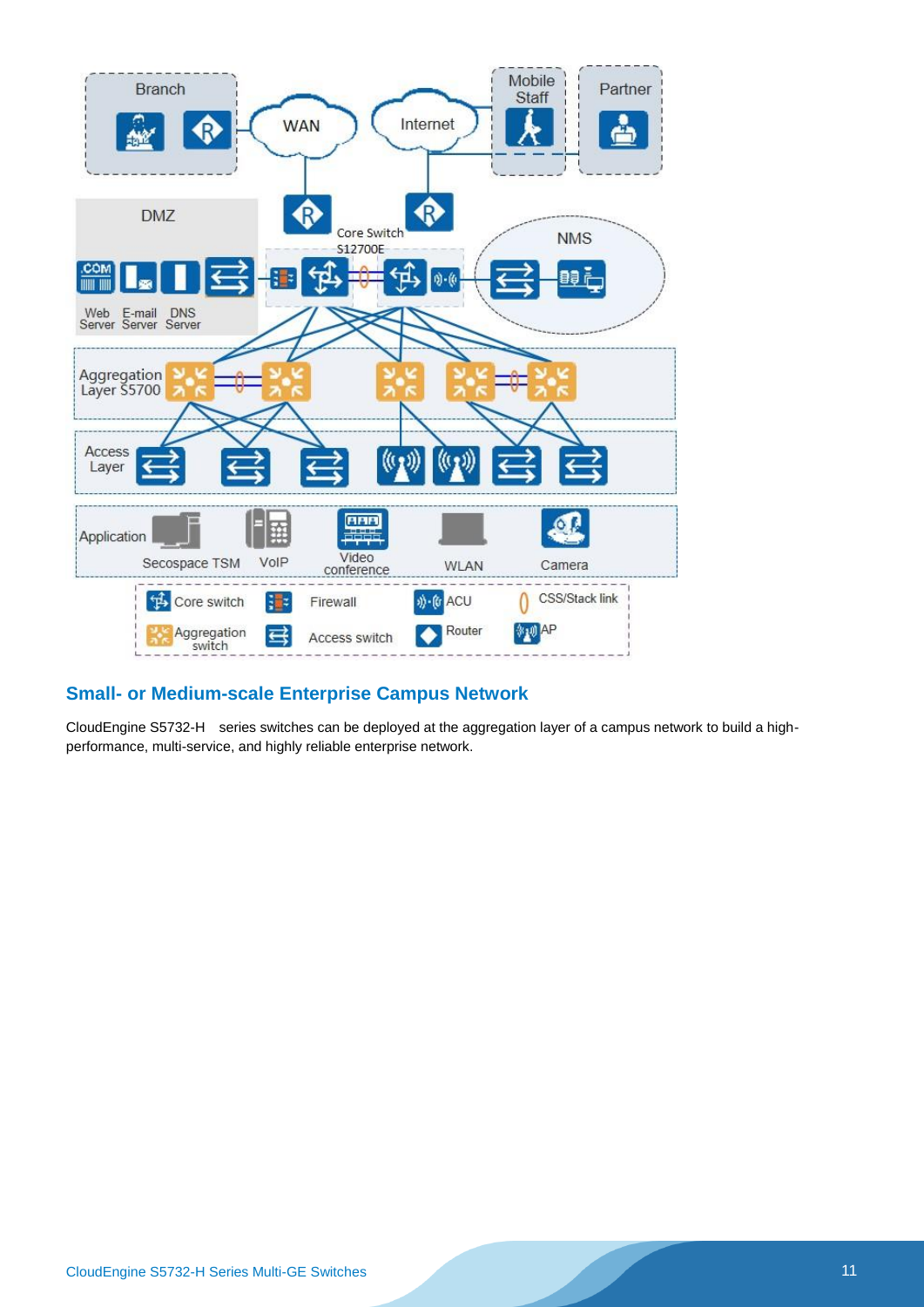

### **Small-scale Enterprise Campus Network**

With powerful aggregation and routing capabilities of CloudEngine S5732-H series switches make them suitable for use as core switches in a small-scale enterprise network. Two or more S5732-H switches use iStack technology to ensure high reliability. They provide a variety of access control policies to achieve centralized management and simplify configuration.



### **Application on a MAN**

CloudEngine S5732-H series switches can be deployed at the access layer of a MAN(Metropolitan Area Network) to build a high-performance, multi-service, and highly reliable ISP MAN network.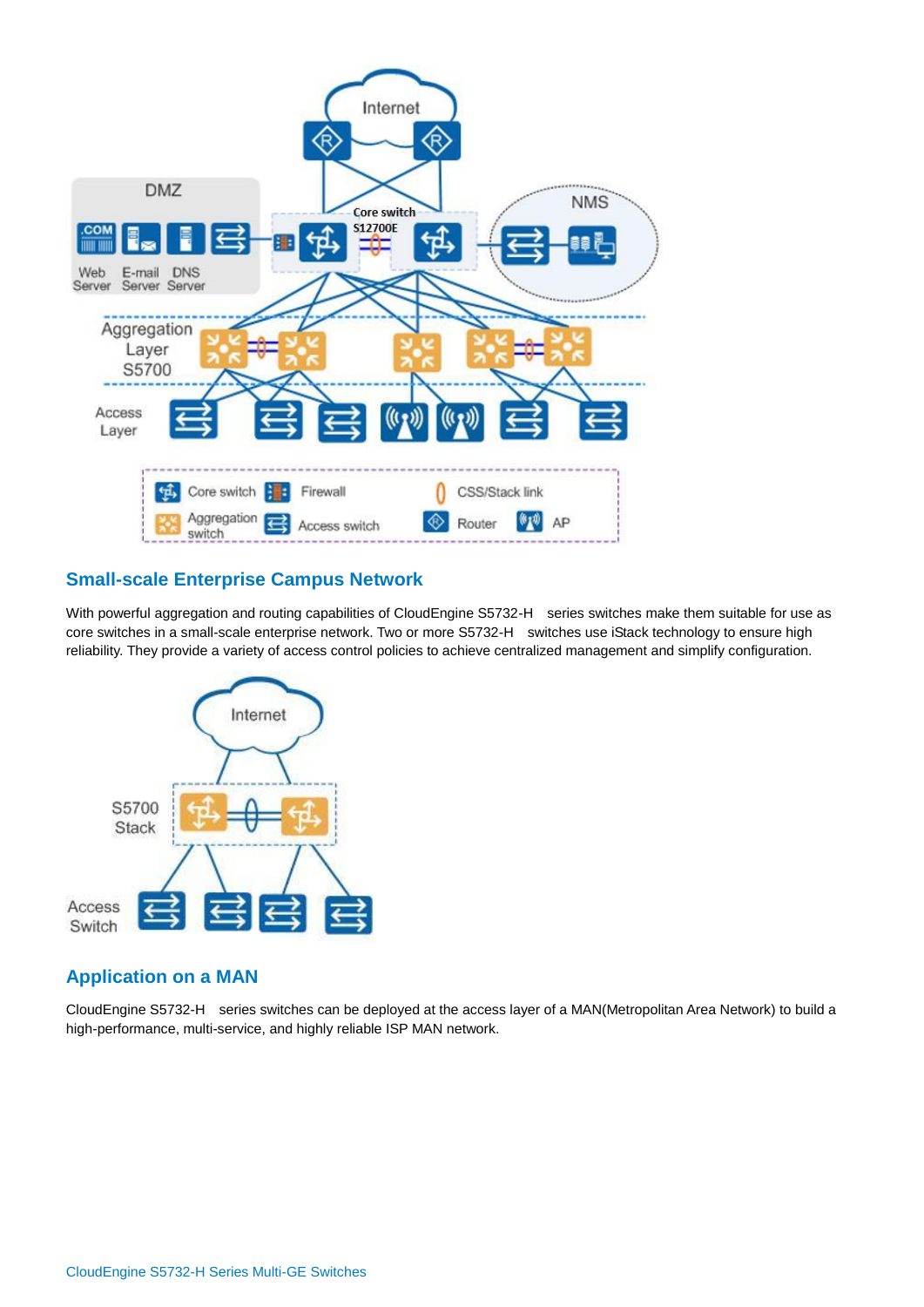

### **Application in Public Cloud**

CloudCampus Solution is a network solution suite based on Huawei public cloud. CloudEngine S5732-H series switches can be located at the access layer.

The switches are plug-and-play. They go online automatically after being powered on and connected with network cables, without the need for complex configurations. The switches can connect to the management and control system (iMaster NCE-Campus for switches running V200R019C10 and later versions), and use bidirectional certificate authentication to ensure management channel security. The switches provide the NETCONF and YANG interfaces, through which the management and control system delivers configurations to them. In addition, remote maintenance and fault diagnosis can be performed on the management and control system.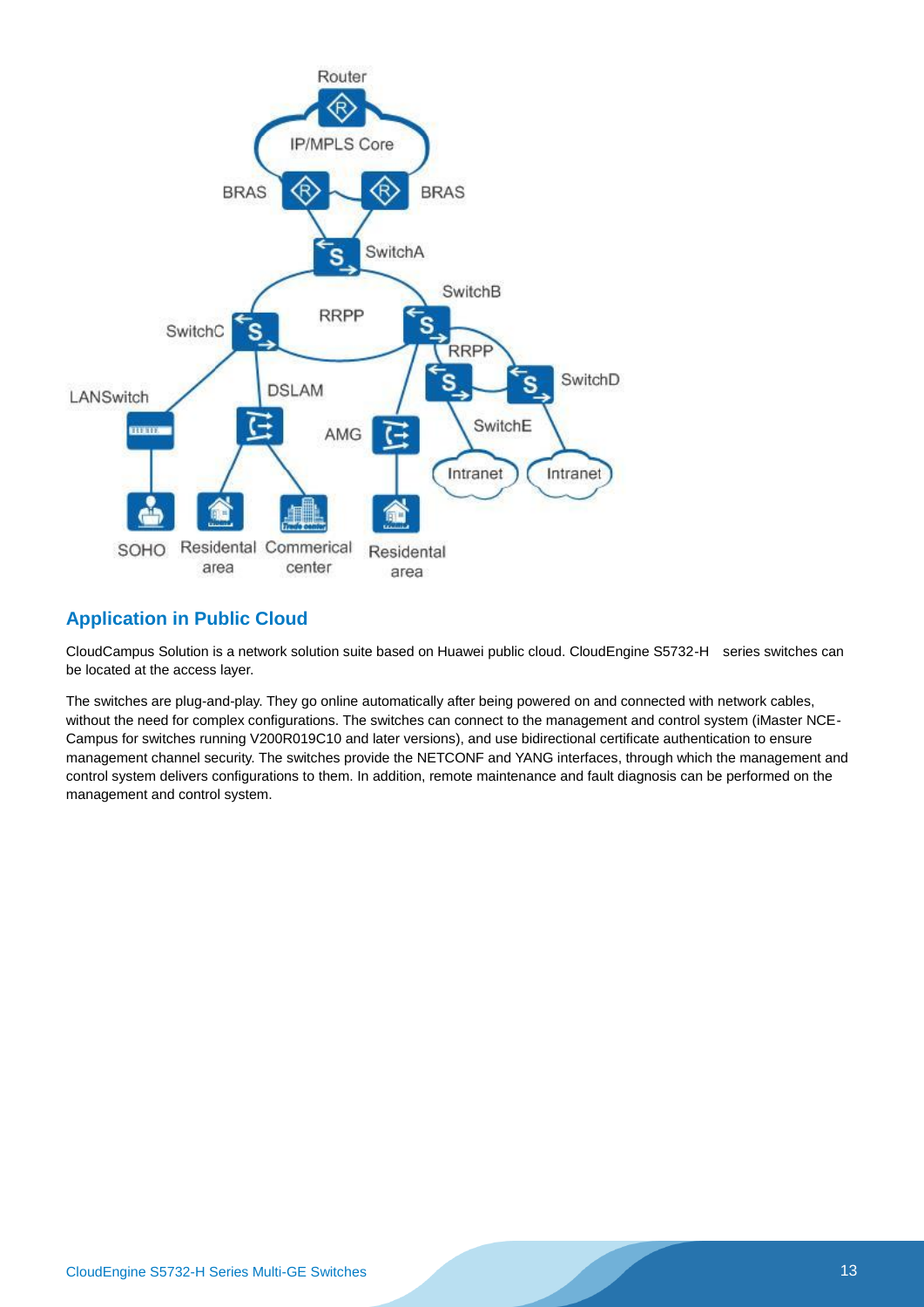

## **Ordering Information**

The following table lists ordering information of the CloudEngine S5732-H series switches.

| <b>Model</b>                  | <b>Product Description</b>                                                                                                                                                                                                          |
|-------------------------------|-------------------------------------------------------------------------------------------------------------------------------------------------------------------------------------------------------------------------------------|
| CloudEngine<br>S5732-H24UM2CC | S5732-H24UM2CC Base(24*100M/1G Ethernet ports, Optional RTU upgrade to 2.5/5/10G, 4*25GE<br>SFP28 + 2*40GE or 2*100GE QSFP28 ports, 1*expansion slot, PoE++, without power module)                                                  |
| CloudEngine<br>S5732-H24UM2CC | S5732-H24UM2CC 2.5&10G Bundle(12*100M/1G/2.5G Ethernet ports, 12*100M/1G/2.5G/5G/10G<br>Ethernet ports, Optional RTU upgrade to 5/10G, 4*25GE SFP28 + 2*40GE or 2*100GE QSFP28<br>ports, 1*expansion slot, PoE++, 1*1000W AC power) |
| CloudEngine<br>S5732-H24UM2CC | S5732-H24UM2CC 10G Bundle(48*100M/1G/2.5G/5G/10G Ethernet ports, 4*25GE SFP28 + 2*40GE<br>or 2*100GE QSFP28 ports, 1*expansion slot, PoE++, 1*1000W AC power)                                                                       |
| CloudEngine<br>S5732-H48UM2CC | S5732-H48UM2CC Base(48*100M/1G Ethernet ports, Optional RTU upgrade to 2.5/5/10G, 4*25GE<br>SFP28 + 2*40GE or 2*100GE QSFP28 ports, 1*expansion slot, PoE++, without power module)                                                  |
| CloudEngine                   | S5732-H48UM2CC 2.5&10G Bundle(36*100M/1G/2.5G Ethernet ports, 12*100M/1G/2.5G/5G/10G                                                                                                                                                |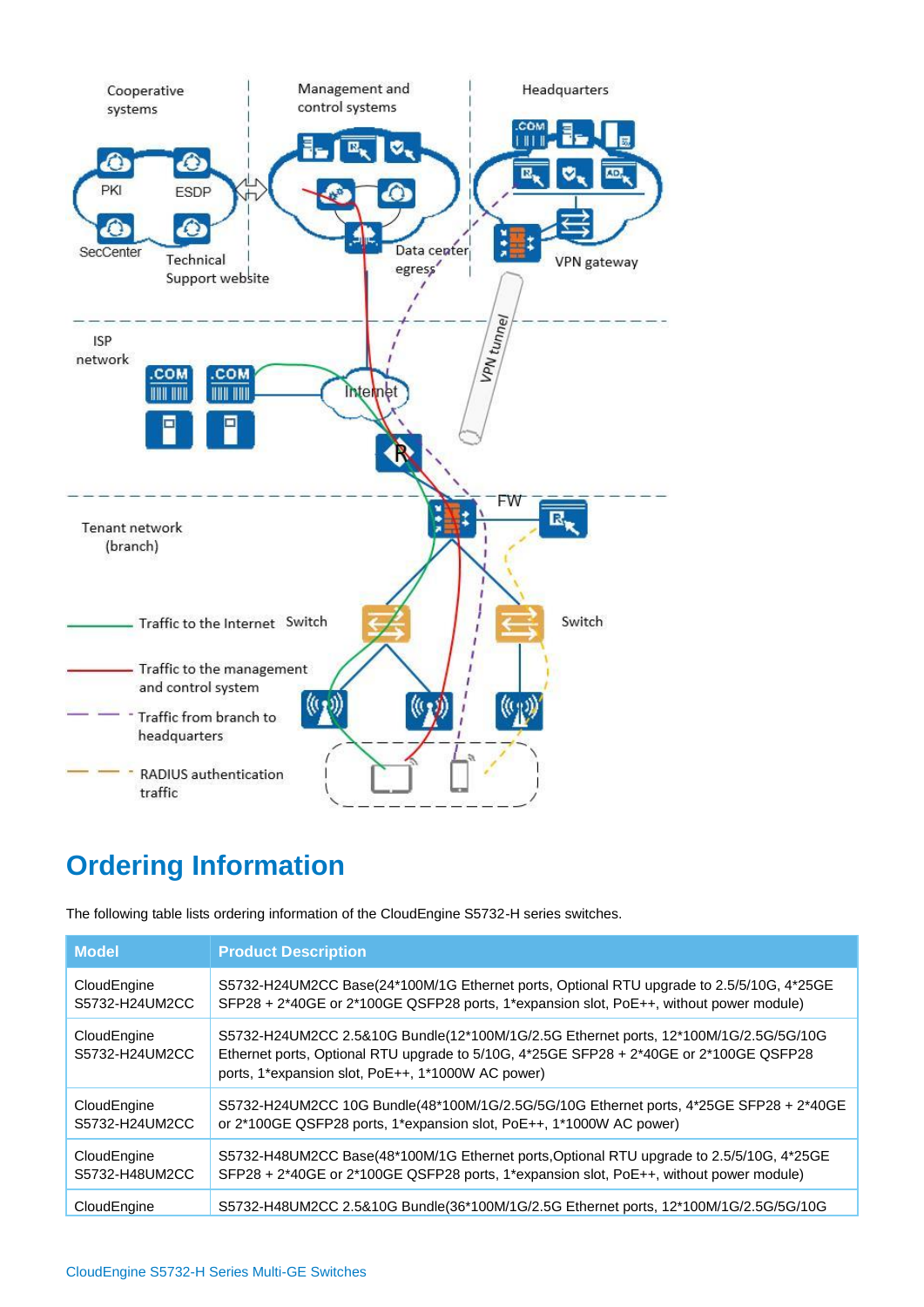| <b>Model</b>                  | <b>Product Description</b>                                                                                                                                                            |
|-------------------------------|---------------------------------------------------------------------------------------------------------------------------------------------------------------------------------------|
| S5732-H48UM2CC                | Ethernet ports, Optional RTU upgrade to 5/10G, 4*25GE SFP28 + 2*40GE or 2*100GE QSFP28<br>ports, 1*expansion slot, PoE++, 1*1000W AC power)                                           |
| CloudEngine<br>S5732-H48UM2CC | S5732-H48UM2CC 5G Bundle(48*100M/1G/2.5G/5G Ethernet ports, Optional RTU upgrade to 10G,<br>4*25GE SFP28 + 2*40GE or 2*100GE QSFP28 ports, 1*expansion slot, PoE++, 1*1000W AC power) |
| CloudEngine<br>S5732-H48UM2CC | S5732-H48UM2CC 10G Bundle(48*100M/1G/2.5G/5G/10G Ethernet ports, 4*25GE SFP28 + 2*40GE<br>or 2*100GE QSFP28 ports, 1*expansion slot, PoE++, 1*1000W AC power)                         |
| S7X08000                      | 8-port 10GE SFP+ interface card                                                                                                                                                       |
| S7Y08000                      | 8-port 25GE/10GE/GE SFP28 interface card                                                                                                                                              |
| PAC1000S56-CB                 | 1000W AC PoE<br>power module                                                                                                                                                          |
| <b>FAN-031A-B</b>             | Fan module                                                                                                                                                                            |
| L-1GUPG2.5G-<br>S57H          | S57-H series, 1G to 2.5G Electronic RTU License, 12-port                                                                                                                              |
| L-1GUPG5G-S57H                | S57-H series, 1G to 5G Electronic RTU License, 12-port                                                                                                                                |
| L-1GUPG10G-S57H               | S57-H series, 1G to 10G Electronic RTU License, 12-port                                                                                                                               |
| L-2.5GUPG5G-<br>S57H          | S57-H series, 2.5G to 5G Electronic RTU License, 12-port                                                                                                                              |
| L-2.5GUPG10G-<br>S57H         | S57-H series, 2.5G to 10G Electronic RTU License, 12-port                                                                                                                             |
| L-5GUPG10G-S57H               | S57-H series, 5G to 10G Electronic RTU License, 12-port                                                                                                                               |
| L-1AP-S57                     | S57 Series, Wireless Access Controller AP Resource License-1AP                                                                                                                        |
| L-VxLAN-S57                   | S57 Series, VxLAN License, Per Device                                                                                                                                                 |
| N1-S57H-M-Lic                 | S57XX-H Series Basic SW, Per Device                                                                                                                                                   |
| N1-S57H-M-SnS1Y               | S57XX-H Series Basic SW, SnS, Per Device, 1Year                                                                                                                                       |
| N1-S57H-F-Lic                 | N1-CloudCampus, Foundation, S57XX-H Series, Per Device                                                                                                                                |
| N1-S57H-F-SnS1Y               | N1-CloudCampus, Foundation, S57XX-H Series, SnS, Per Device, 1Year                                                                                                                    |
| N1-S57H-A-Lic                 | N1-CloudCampus, Advanced, S57XX-H Series, Per Device                                                                                                                                  |
| N1-S57H-A-SnS1Y               | N1-CloudCampus, Advanced, S57XX-H Series, SnS, Per Device, 1Year                                                                                                                      |
| N1-S57H-FToA-Lic              | N1-Upgrade-Foundation to Advanced, S57XX-H, Per Device                                                                                                                                |
| N1-S57H-FToA-<br>SnS1Y        | N1-Upgrade-Foundation to Advanced, S57XX-H, SnS, Per Device, 1Year                                                                                                                    |

## **More Information**

For more information about Huawei Campus Switches, visit [http://e.huawei.com](http://e.huawei.com/) or contact us in the following ways:

- Global service hotline:<http://e.huawei.com/en/service-hotline>
- **.** Logging in to the Huawei Enterprise technical support website:<http://support.huawei.com/enterprise/>
- Sending an email to the customer service mailbox: support\_e@huawei.com